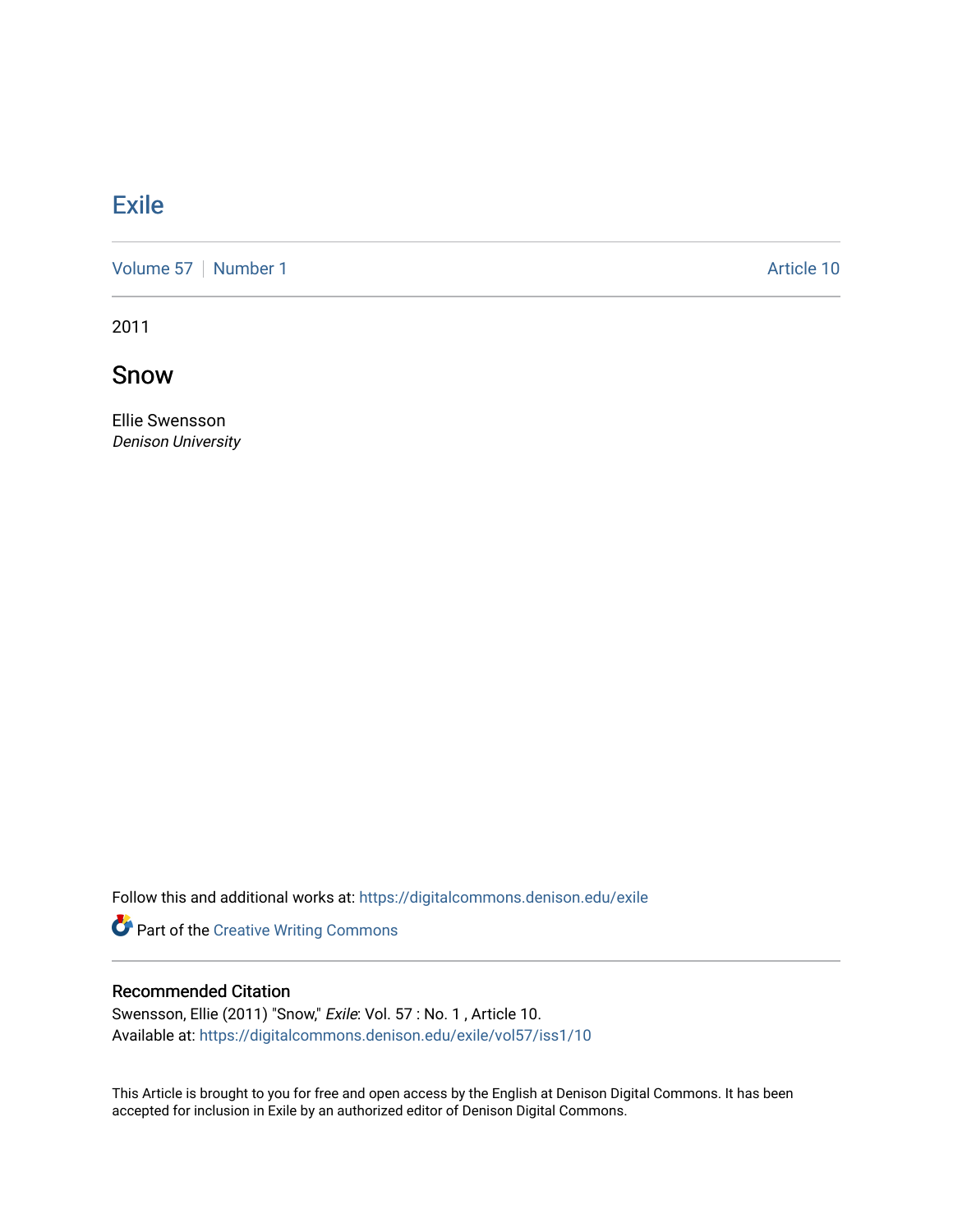## **Snow**

I had never seen a frozen lake, Solid and secure, And so you took me. Took me Back to your home full

Of love, brimming With the eclectic prints of care You still wear so well. You held my hand As I watched each snowflake grace your lashes;

Blinked softly As I wiped them from your cheek And fell, sudden and silent, Into each line -- Each original line --

Of your bones. We walked Skipping the cracks Because of our subtle superstitions. I spun you,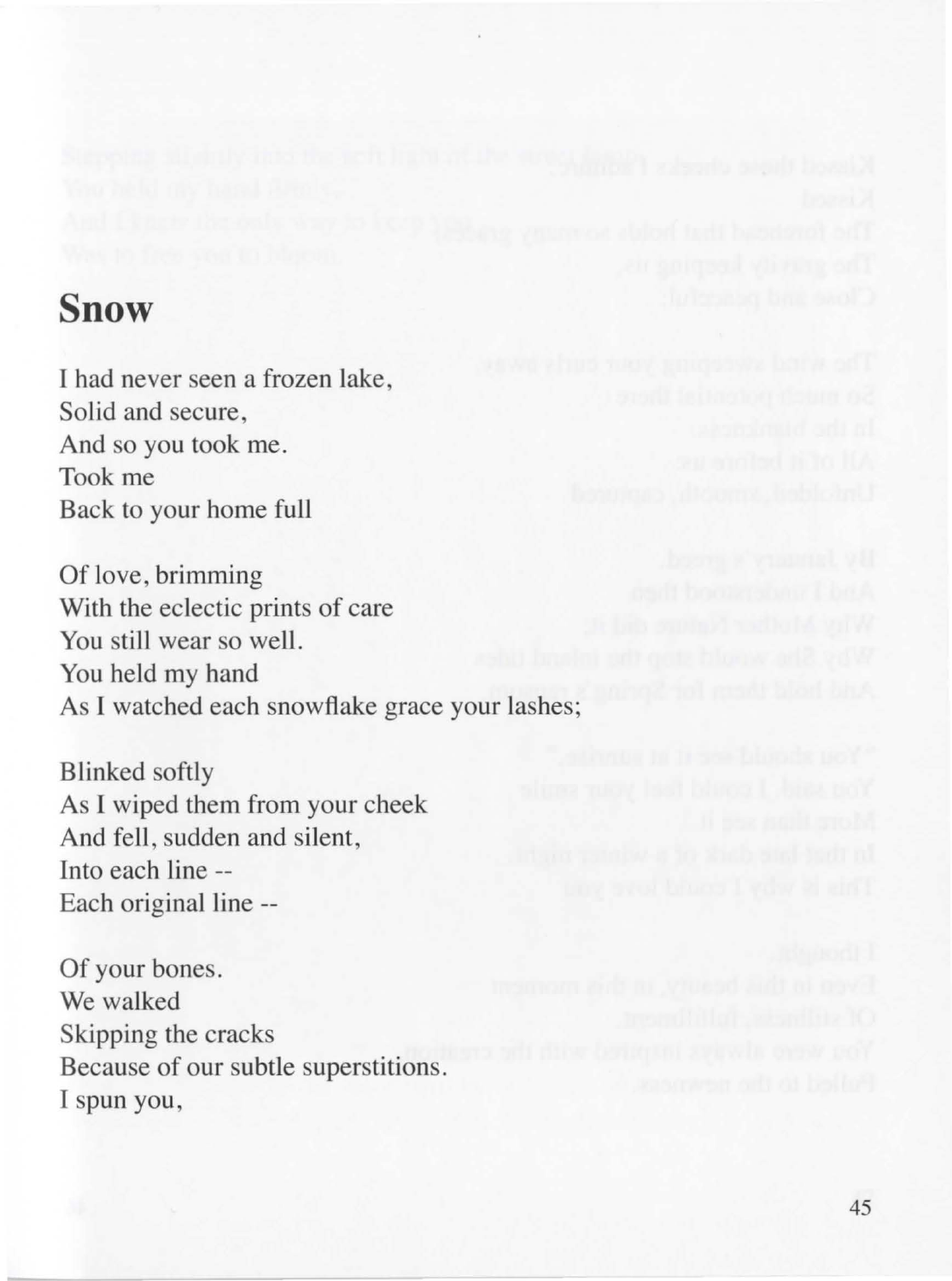Kissed those cheeks I admire, Kissed The forehead that holds so many graces; The gravity keeping us, Close and peaceful;

The wind sweeping your curls away. So much potential there In the blankness. All of it before us: Unfolded, smooth, captured

By January's greed. And I understood then Why Mother Nature did it; Why She would stop the inland tides And hold them for Spring's ransom.

"You should see it at sunrise," You said. I could feel your smile More than see it In that late dark of a winter night. This is why I could love you

I thought. Even in this beauty, in this moment Of stillness, fulfillment, You were always inspired with the creation, Pulled to the newness.